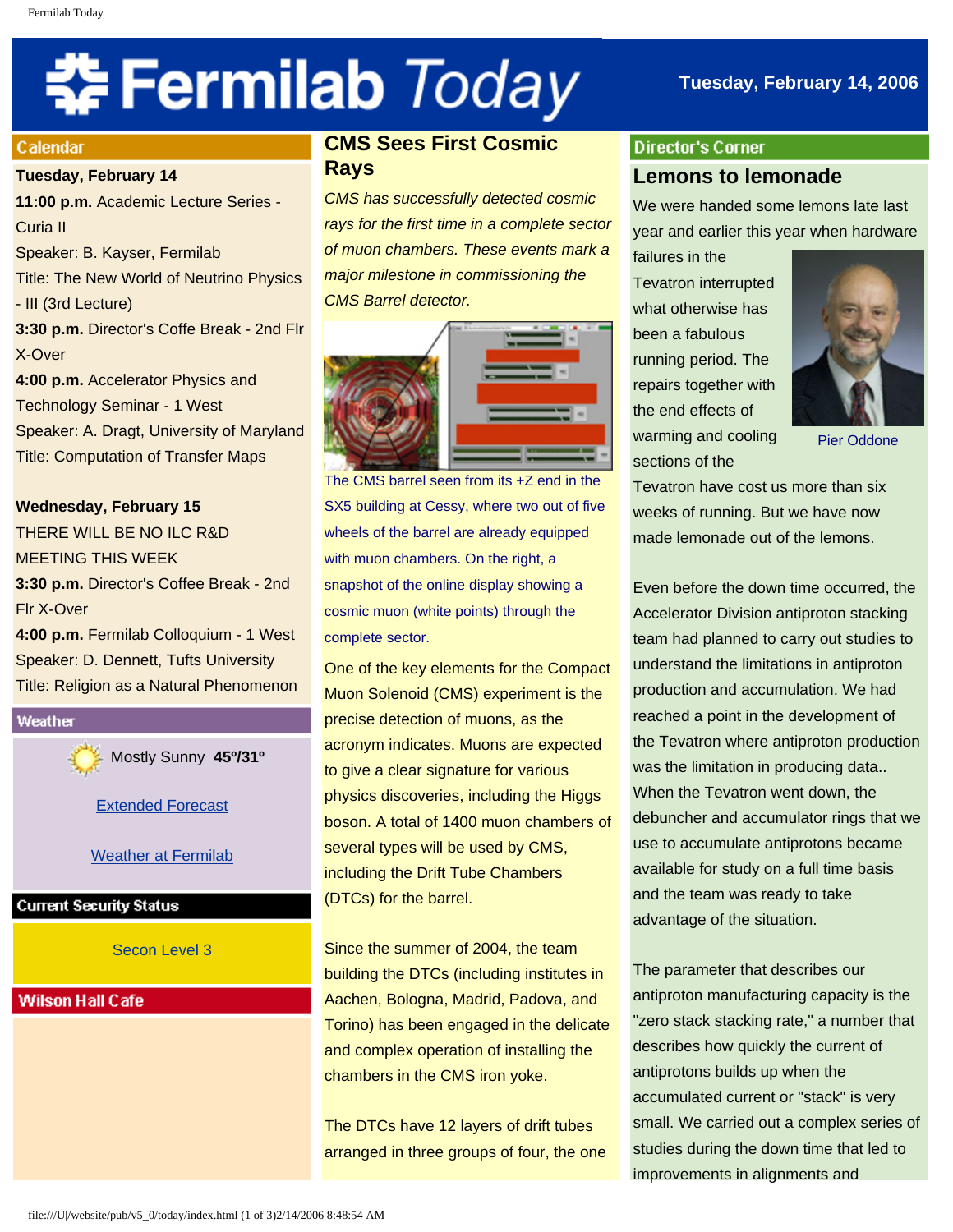Fermilab Today

**Tuesday, February 14** -Creamy Turkey Vegetable -Chicken Gyros -Salisbury Steaks w/Mushroom Au Jus -Chicken Cacciatore -Italian Panini w/Provolone -Philly Cheese Stromboli -Chipotle Chili & Queso Nachos Supreme

The Wilson Hall Cafe accepts Visa, Master Card, Discover and American Express.

#### [Wilson Hall Cafe Menu](http://lss.fnal.gov/cafe/)

## **Chez Leon**

**Wednesday, February 15 Lunch** -Catfish w/Coarse Mustard -Roasted Corn & Red Pepper -Spicy Tomato Rice -Pecan Pie

## **Thursday, February 16 Valentine's Day Dinner**

-Red Pepper Souffle w/Julienne of Zucchini -Lobster Medallions w/Champagne Butter Sauce -Green Beans w/Dill -Lemon Grass Rice -Chocolate Hearts w/Raspberry Sauce

[Chez Leon Menu](http://lss.fnal.gov/chezleon/index.html) Call x4512 to make your reservation.

## **Search**

**Search the Fermilab Today Archive**

search

**Info** 

in the middle measuring the coordinate z along the beam direction, and the other two measuring the orthogonal coordinate, known as R-φ. Each layer has up to 60 tubes. Together this information reveals the trajectories of the muons. The image shows muon signals in the R-φ groups in four chambers. Unlike conventional Drift Tube systems, consecutive layers are staggered by a half tube width enabling the DTCs to generate trigger signals for CMS (using a 'mean timer' method).

Chambers from the construction sites are sent to a hall in the former ISR tunnel at CERN, where they are carefully assembled with on-chamber cables and pipes and equipped with the 'Minicrates' containing the readout electronics for the chamber. These 'dressed' chambers require very few external components in order for them to become operational and undergo thorough pre-installation tests.

*Reprinted from the* [CERN Bulletin](http://bulletin.cern.ch/eng/earticles.php?bullno=07/2006&base=art#Article1) *(Story Continues)*

## **Lunasa & The Karan Casey Band to Perform March 18**

Not one but two of the [greatest bands in](http://www.fnal.gov/culture/Shows/05-06/irishMusic.shtml) [Irish music today](http://www.fnal.gov/culture/Shows/05-06/irishMusic.shtml) take the stage to create a night of Celtic music not to be missed. Join us on Saturday, March 18, as both Lunasa & The Karan Casey Band perform in Fermilab's Ramsey Auditorium. Tickets are \$26 (\$13 for ages 18 and under). For further information or telephone reservations, call 630/840- ARTS (2787) weekdays between 9 a.m. and 4 p.m.

#### In the News

apertures and a whopping increase in the zero-stack stacking rate, from about 16 mA/hr early in the fall to about 21 mA/hr at present. Now we reach a stored current of 60 mA for transfer to the recycler in three hours instead of nearly four hours.

So when you go home, you can uncork the champagne and celebrate this new record and explain to your family that you are celebrating the new record in the "zero-stack stacking rate." I'll bet you they will be impressed!

#### **Accelerator Update**

#### **February 10 - 13**

- Three stores provided 59 hours and 59 minutes of luminosity.

- TeV quenches twice.
- Preaccelerator switched to H-.

- Recycler losses part of stash. [Read the Current Accelerator Update](http://www.fnal.gov/pub/news06/update.html) [Read the Early Bird Report](http://www-bd.fnal.gov/earlybird/ebird.html) [View the Tevatron Luminosity Charts](http://www.fnal.gov/pub/now/tevlum.html)

#### **Announcements**

**Last chance for survey participation** So far more than 50 percent of Fermilab employees have filled in and submitted the Fermilab Today survey conducted by the University of Chicago Survey Lab. Thank you. The Survey Lab will close the online survey this Friday, February 17. If you have not yet completed the survey, please take 10 to 15 minutes of your time to answer the questions. Click on the link provided in the email from Kelly Daley of the Survey Lab. (If clicking doesn't work, please copy the entire link as one line into a Web browser.)

### **"Seeing Particles"**

Particles are very, very small--so how